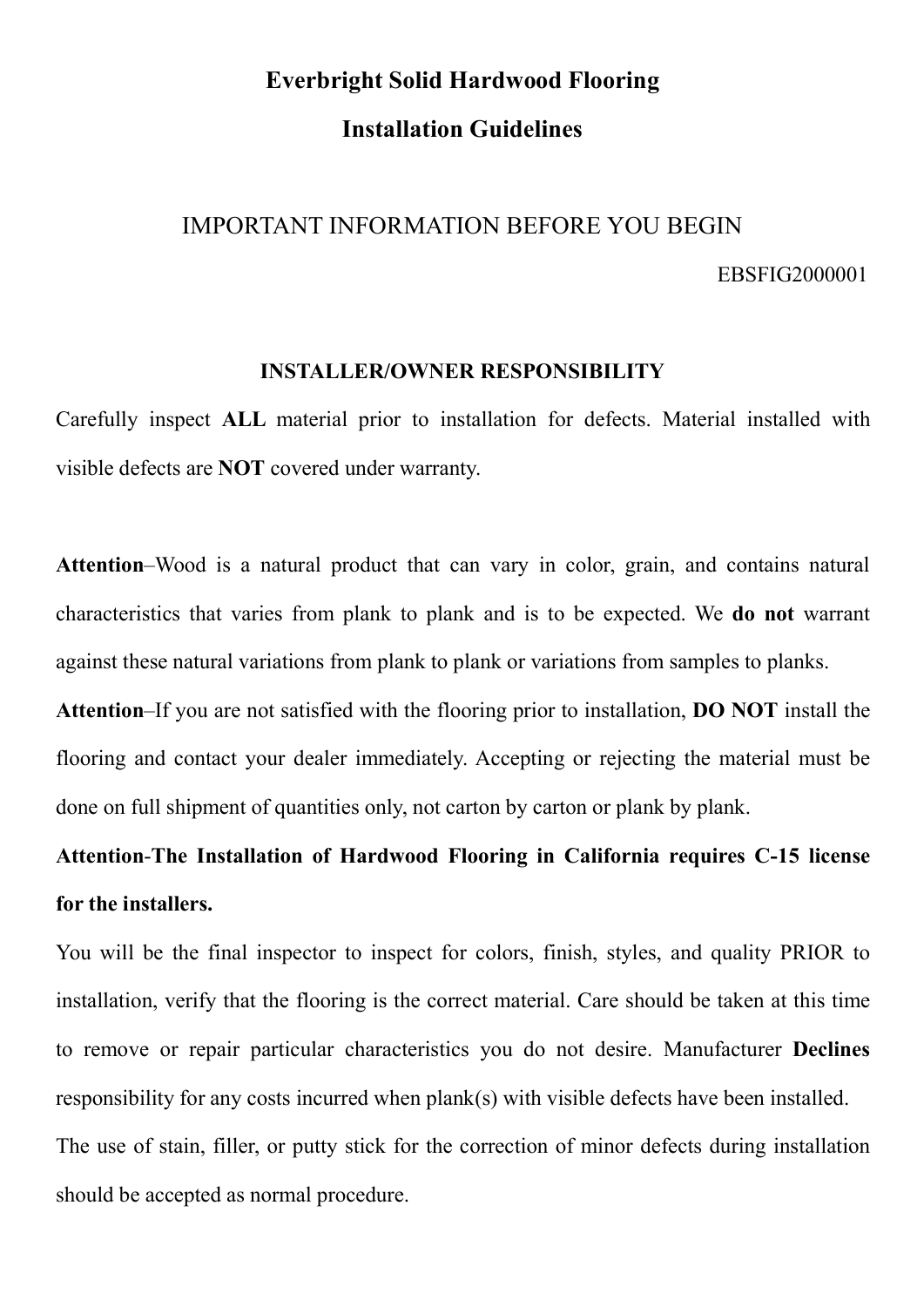10% cutting allowance, depending on layout, must be added to the actual square footage<br>amount needed. (Diagonal, herringbone, or bordered installations will require a higher<br>percentage) 10% cutting allowance, depending on layout, must be added to the actual square footage<br>amount needed. (Diagonal, herringbone, or bordered installations will require a higher<br>percentage)<br>Everbright Solid Flooring **cannot** b percentage) 10% cutting allowance, depending on layout, must be added to the actual square footage<br>amount needed. (Diagonal, herringbone, or bordered installations will require a higher<br>percentage)<br>Everbright Solid Flooring **cannot** b 10% cutting allowance, depending on layout, must be added to the actual square footage<br>amount needed. (Diagonal, herringbone, or bordered installations will require a higher<br>percentage)<br>Everbright Solid Flooring **cannot** b vance, depending on layout, must be added to the actual square footage<br>
(Diagonal, herringbone, or bordered installations will require a higher<br>
Clooring **cannot** be installed over radiant heated sub floor systems.<br>
Cloori Installation and wance, depending on layout, must be added to the actual square footage<br>amount needed. (Diagonal, herringbone, or bordered installations will require a higher<br>percentage)<br>Everbright Solid Flooring **cannot**

# Attention

Diagonal, herringbone, or bordered installations will require a higher<br>hooring cannot be installed over radiant heated sub floor systems.<br>hooring cannot be installed over any Cement Surface.<br>Attention<br>California Installers boring **cannot** be installed over radiant heated sub floor systems.<br>
poring **cannot** be installed over any Cement Surface.<br> **Attention**<br> **Attention**<br> **Attention**<br> **Attention**<br> **Subsidiformia Installers & Consumers WARNING** 

Everbright Solid Flooring **cannot** be installed over any Cement Surface.<br> **Attention**<br> **California Installers & Consumers WARNING**<br>
Installation of this product and any wood product may create wood dust, which is<br>
known to Attention<br>
Installation of this product and any wood product may create wood dust, which is<br>
known to the State of California to cause cancer.<br>
PRE- INSTALLATION/JOBSITE CONDITIONS<br>
The installer/owners shall take the resp **Example 19 Alternion**<br> **Any of this product and any wood product may create wood dust, which is<br>
known to the State of California to cause cancer.<br>
PRE-INSTALLATION/JOBSITE CONDITIONS<br>
The installer/owners shall take the California Installers & Consumers WARNING**<br>Installation of this product and any wood product may create wood dust, which is<br>known to the State of California to cause cancer.<br>**PRE-INSTALLATION/JOBSITE CONDITIONS**<br>The insta Installation of this product and any wood product may create wood dust, which is<br>
known to the State of California to cause cancer.<br> **PRE- INSTALLATION/JOBSITE CONDITIONS**<br>
The installer/owners shall take the responsibilit sound. **PRE- INSTALLATION/JOBSITE CONDITIONS**<br>The installer/owners shall take the responsibility to ensure that the jobsite conditions and<br>jobsite sub floor are environmentally and structurally acceptable prior to the installatio **PRE- INSTALLATION/ JOBSITE CONDITIONS**<br>The installer/owners shall take the responsibility to ensure that the jobsite condition<br>jobsite sub floor are environmentally and structurally acceptable prior to the installate<br>any Solistic sub floor are environmentally and structurally acceptable prior to the installation of<br>any hardwood flooring. The manufacturer **shall not** have any responsibility for failures or<br>deficiencies of hardwood flooring hardwood flooring. The manufacturer shall not have any responsibility for failures or<br>ciencies of hardwood flooring resulting from or related to sub-floor, sub-surface, or<br>site environmental conditions. All substrates must ciencies of hardwood flooring resulting from or related to sub-floor, sub-surface, or site environmental conditions. All substrates must be clean, flat, dry, and structurally nd.<br>The results. **DO NOT** cover any problems ca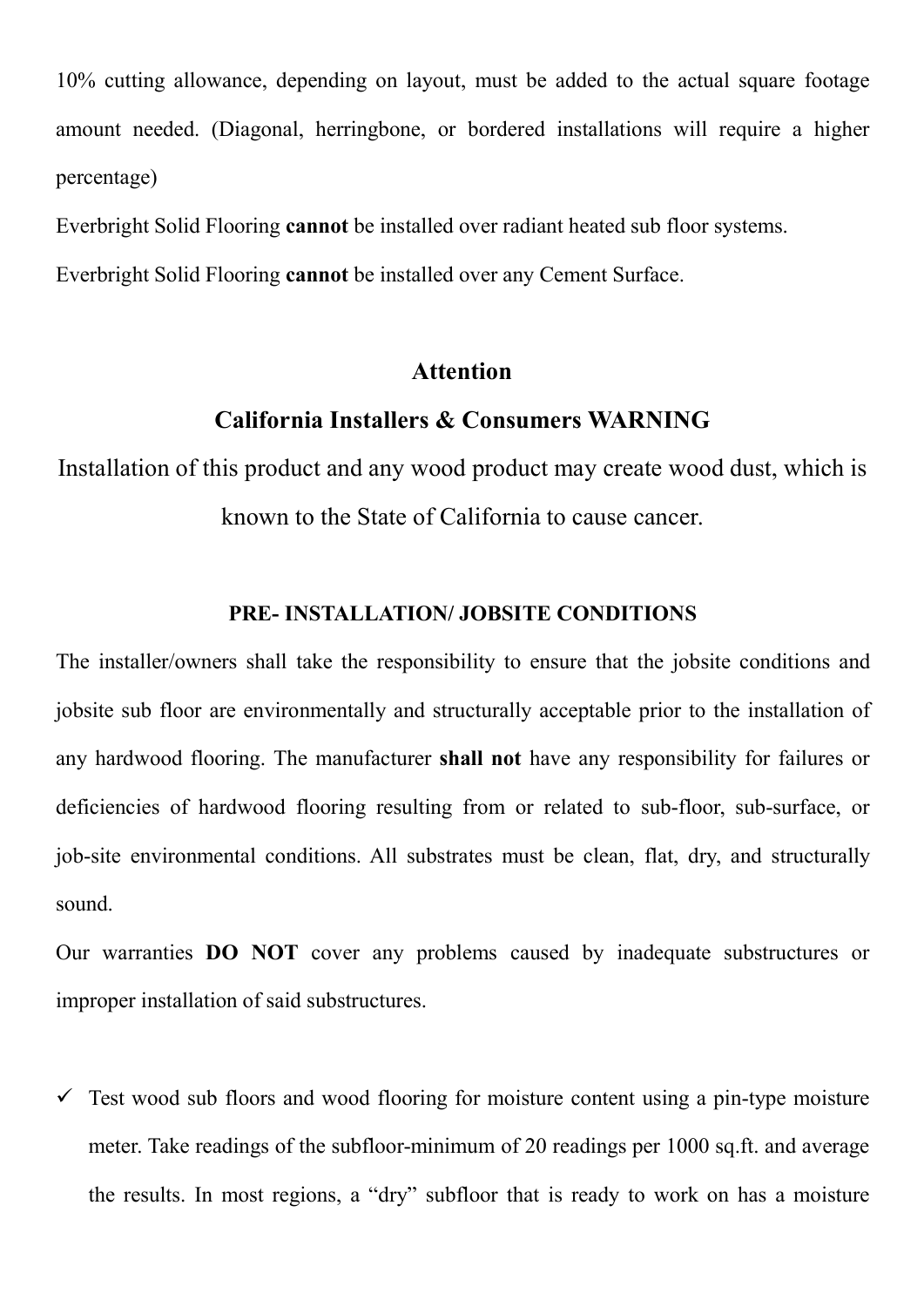content of 12% or less. For Everbright Solid Flooring (3" or wider) that should be no<br>more than a difference of 2% between properly acclimated wood and subfloor. Failure to<br>test for proper moisture content of the wood floo content of 12% or less. For Everbright Solid Flooring (3" or wider) that should be no<br>more than a difference of 2% between properly acclimated wood and subfloor. Failure to<br>test for proper moisture content of the wood floo content of 12% or less. For Everbright Solid Flooring (3" or wider) that should be no<br>more than a difference of 2% between properly acclimated wood and subfloor. Failure to<br>test for proper moisture content of the wood floo content of 12% or less. For Everbright Solid Flooring (3" or wider) that should be no<br>more than a difference of 2% between properly acclimated wood and subfloor. Failure to<br>test for proper moisture content of the wood floo content of 12% or less. For Everbright Solid Flooring (3" or wider) that sl<br>more than a difference of 2% between properly acclimated wood and subfloc<br>test for proper moisture content of the wood flooring and subfloor can r content of 12% or less. For Everbright Solid Flooring (3" or wider) that should be no<br>more than a difference of 2% between properly acclimated wood and subfloor. Failure to<br>test for proper moisture content of the wood flo content of 12% or less. For Everbright Solid Flooring (3" or wider) that should be no<br>more than a difference of 2% between properly acclimated wood and subfloor. Failure to<br>test for proper moisture content of the wood floo content of 12% or less. For Everbright Solid Flooring (3" or wider) that should be no<br>more than a difference of 2% between properly acclimated wood and subfloor. Failure to<br>test for proper moisture content of the wood floo content of 12% or less. For Everbright Solid Flooring (3" or wider) that should be no<br>more than a difference of 2% between properly acclimated wood and subfloor. Failure to<br>test for proper moisture content of the wood flo more than a difference of 2% between properly acclimated wood and subfloor. Failure to<br>test for proper moisture content of the wood flooring and subfloor can result in cupping<br>and/or other problems related to or associated

- ted to or associated with moisture and are **NOT** covered under<br>ty.<br>lat, meeting a minimum of 3/16" within 10' or 1/8" in 6'.<br>cation use layers of 15lb. felt or wooden shims to fill low spots.<br>netrate for holding power.<br>ain The sub-floor must be flat, meeting a minimum of  $3/16$ " within  $10$ " or  $1/8$ " in  $6$ ".<br>
For nail/staple down application use layers of 15lb. felt or wooden shims to fill low spots.<br>
Staples must be able to penetrate for
- 

The sub floor must be flat, meeting a minimum of  $3/16$ " within 10' or  $1/8$ " in 6'.<br>For nail/staple down application use layers of 15lb. felt or wooden shims to fill low spots.<br>Staples must be able to penetrate for holdi For nail/staple down application use layers of 151b. felt or wooden shims to fill low spots.<br>
Staples must be able to penetrate for holding power.<br>  $\checkmark$  All "WET" works, like paint, drywall, concrete, masonry, plumbing m Staples must be able to penetrate for holding power.<br>  $\checkmark$  All "WET" works, like paint, drywall, concrete, masonry, plumbing must be complete<br>
and dry well in advance of delivery of hardwood flooring.<br> **STORAGE AND HANDL** A All "WET" works, like paint, drywall, concrete, masonry, plumbing must be complete<br>
and dry well in advance of delivery of hardwood flooring.<br> **STORAGE AND HANDLING**<br>
Everbright solid hardwood flooring should be stored and dry well in advance of delivery of hardwood flooring.<br>
STORAGE AND HANDLING<br>
Everbright solid hardwood flooring should be stored in the same environment in which it is<br>
expected to install. Acclimate the product for a STORAGE AND HANDLING<br>Everbright solid hardwood flooring should be stored in the same environment in which it is<br>expected to install. Acclimate the product for a minimum of 5 days or as long as needed in<br>order to meet the p place. ate the product for a minimum of 5 days or as long as needed in stallation requirements. Opening of the cartons will help to better rial is acclimated once it has reached moisture equilibrium rature and relative humidity o order to meet the proper installation requirements. Opening of the cartons will help to better acclimate material. Material is acclimated once it has reached moisture equilibrium consistent with the temperature and relativ and Industrial Material is acclimated once it has reached moisture equilibrium<br>consistent with the temperature and relative humidity of the job site and normal living<br>conditions. Do not store materials directly on concrete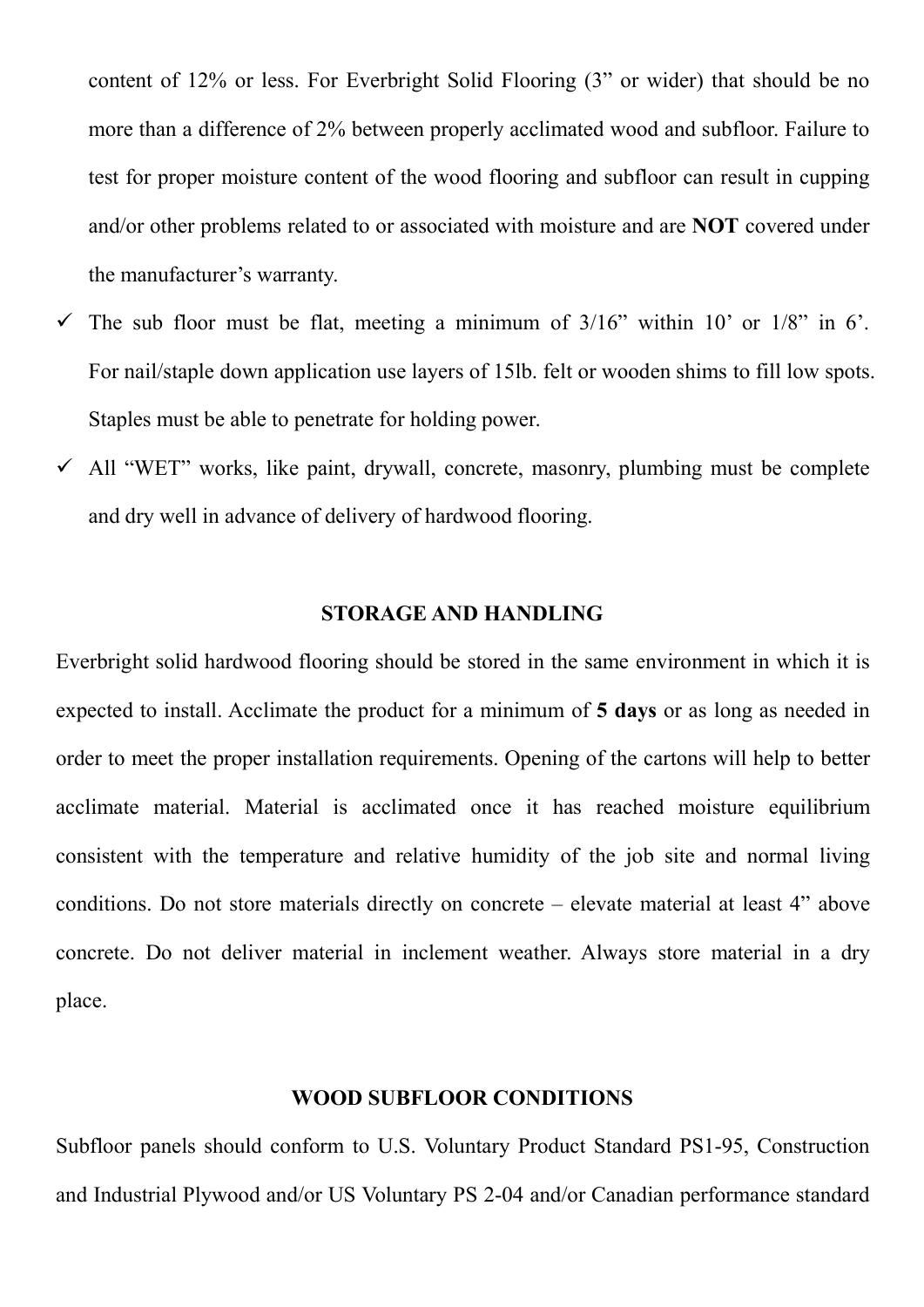CAN/CSA 0325.0-92 Construction Sheathing. Other CSA standards also apply.<br>Acceptable Panel Subfloors: Truss/joist spacing will determine the minimum acceptable<br>thickness of the panel subflooring. CAN/CSA 0325.0-92 Construction Sheathing. Other CSA standards also apply.<br>
Acceptable Panel Subfloors: Truss/joist spacing will determine the minimum acceptable<br>
thickness of the panel subflooring.<br>
● On truss/joist spaci CAN/CSA 0325.0-92 Construction Sheathing. Other CSA standards also apply.<br> **Acceptable Panel Subfloors:** Truss/joist spacing will determine the minimum<br>
thickness of the panel subflooring.<br>
• On truss/joist spacing of 16"

- CAN/CSA 0325.0-92 Construction Sheathing. Other CSA standards also apply.<br> **Acceptable Panel Subfloors:** Truss/joist spacing will determine the minimum acceptable<br>
thickness of the panel subflooring.<br>
 On truss/joist spa N/CSA 0325.0-92 Construction Sheathing. Other CSA standards also apply.<br> **Expredible Panel Subfloors:** Truss/joist spacing will determine the minimum acceptable<br>
kness of the panel subflooring.<br>
On truss/joist spacing of 1 N/CSA 0325.0-92 Construction Sheathing. Other CSA standards also apply.<br>
eptable Panel Subfloors: Truss/joist spacing will determine the minimum acceptable<br>
kness of the panel subflooring.<br>
On truss/joist spacing of 16" o/ N/CSA 0325.0-92 Construction Sheathing. Other CSA standards also apply.<br> **eptable Panel Subfloors:** Truss/joist spacing will determine the minimum acceptable<br>
kness of the panel subflooring.<br>
On truss/joist spacing of 16" N/CSA 0325.0-92 Construction Sheathing. Other CSA standards also apply.<br> **eptable Panel Subfloors:** Truss/joist spacing will determine the minimum acceptable<br>
kness of the panel subflooring.<br>
On truss/joist spacing of 16" N/CSA 0325.0-92 Construction Sheathing. Other CSA standards also appreptable Panel Subfloors: Truss/joist spacing will determine the min<br>kness of the panel subflooring.<br>On truss/joist spacing of 16" o/c or less the industr Acceptable Panel Subfloors: Truss/joist spacing will determine the minimum acceptable<br>thickness of the panel subflooring.<br>
• On truss/joist spacing of 16" o/c or less the industry standard for single panel subflooring<br>
is kness of the panel subflooring.<br>
On truss/joist spacing of 16" o/c or less the industry standard for single panel subflooring<br>
is nominal 5/8" 19/32", 15.1 mm) CD Exposure 1 subfloor panels, 4x8 sheets. On<br>
truss/joist spa On truss/joist spacing of 16" o/c or less the industry standard for single panel subflooring<br>is nominal 5/8" 19/32", 15.1 mm) CD Exposure 1 subfloor panels, 4x8 sheets. On<br>truss/joist spacing of more than 16", up to 19.2"
- is nominal 5/8" 19/32", 15.1 mm) CD Exposure 1 subfloor panels, 4x8 sheets. On<br>truss/joist spacing of more than 16", up to 19.2" (488mm) o/c, the standard is nominal<br><sup>34"</sup> (23/32", 18.3 mm) T&G CD Exposure 1 Plywood subfl truss/joist spacing of more than 16", up to 19.2" (488mm) o/c, the standard is nominal<br>
<sup>34"</sup> (23/32", 18.3 mm) T&G CD Exposure 1 Plywood subfloor panels, (Exposure 1) or<br>
nominal <sup>34"</sup> 23/32", (18.3mm) OSB Exposure 1 subf 34" (23/32", 18.3 mm) T&G CD Exposure 1 Plywood subfloor panels, (Exposure 1) or<br>nominal 34" 23/32", (18.3mm) OSB Exposure 1 subfloor panels, 4'x8' sheets, glued and<br>mechanically fastened.<br>Truss/joist systems spaced over m nominal ¼" 23/32", (18.3mm) OSB Exposure 1 subfloor panels, 4'x8' sheets, glued and<br>
mechanically fastened.<br>
Truss/joist systems spaced over more than 19.2" (488mm) o/c up to a maximum of 24"<br>
(610mm) require nominal 7/8" • Truss/joist systems spaced over more than 19.2" (488mm) o/c up to a maximum of 24"<br>
• Truss/joist systems spaced over more than 19.2" (488mm) o/c up to a maximum of 24"<br>
• (610mm) require nominal 7/8" T&G CD Exposure 1 <ul>\n<li> Truss/joist systems spaced over more than 19.2" (488mm) o/c up to a maximum of 24" (610mm) require nominal 7/8" T&amp;G CD Exposure 1 Phywood subfloor panels, (Exposure 1), or nominal 1" OSB Exposure 1 subfloor panels, 4'×8' sheets glued and mechanically fastened – or two layers of subflooring or brace between the truss/joist in accordance with the truss/joist manufacturer's recommendations and with local building codes. Some truss/joist systems cannot be cross-braced and still maintain stability.</li>\n<li> For existing wood floors install new flooring at right angles to the existing flooring.</li>\n<li> Do not install solid hardwood flooring over particle board.</li>\n<li> Do not install over existing glue down hardwood floors.</li>\n<li> Do not install solid hardwood flooring over (610mm) require nominal 7/8" T&G CD Exposure 1 Plywood subfloor panels, (Exposure<br>
1), or nominal 1" OSB Exposure 1 subfloor panels,  $4^{\circ}x8^{\circ}$  sheets glued and mechanically<br>
fastened – or two layers of subflooring or fastened – or two layers of subflooring or brace between the truss/joist in accordance<br>with the truss/joist manufacturer's recommendations and with local building codes. Some<br>truss/joist systems cannot be cross-braced and
- 
- 
- 
- methods.
- 1-800-422-4556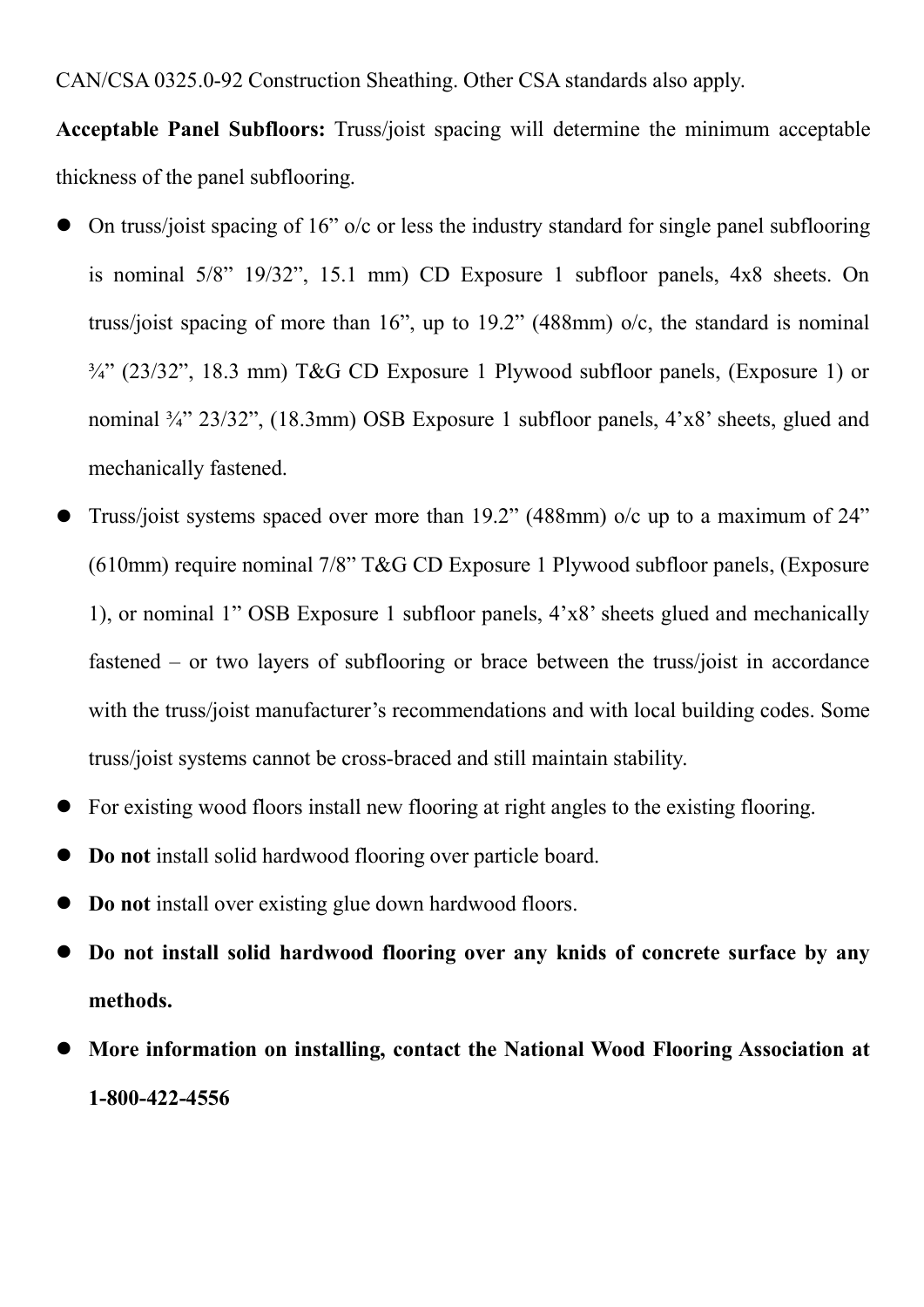# Inspection

Preparation for Job<br>
h, milling, and grade. Hold out pieces that may not be **Inspection**<br>Inspecting material for color, finish, milling, and grade. Hold out pieces that may not be<br>acceptable once installed.<br>Attention: We do not accept responsibility for any costs incurred when plank(s) with **Preparation for Job**<br>
Inspection<br>
Inspecting material for color, finish, milling, and grade. Hold out piece<br>
acceptable once installed.<br>
Attention: We do not accept responsibility for any costs incurred w<br>
visible defects **Preparation for Job**<br>Inspecting material for color, finish, milling, and grade. Hold out pieces that may not be<br>acceptable once installed.<br>Attention: We do not accept responsibility for any costs incurred when plank(s) wi **Preparation for Job**<br>Inspection<br>Inspecting material for color, finish, milling, and grade. Hold out pieces that may<br>acceptable once installed.<br>Attention : We do not accept responsibility for any costs incurred when plank<br>

**Example 1**<br> **Example 15 Instead is the United States in the Altention in the deceptable once installed.**<br> **Attention:** We do not accept responsibility for any costs incurred when plank(s) with<br>
visible defects have been i **Example 11 Inspection**<br>Inspecting material for color, finish, milling, and grade. Hold out pieces that may not be<br>acceptable once installed.<br>Attention: We do not accept responsibility for any costs incurred when plank(s) Inspection<br>Inspecting material for color, finish, milling, and grade. Hold out pieces that may not be<br>acceptable once installed.<br>Attention: We do not accept responsibility for any costs incurred when plank(s) with<br>visible Inspecting material for color, finish, milling, and grade. Hold out pieces that may not be acceptable once installed.<br> **Attention:** We do not accept responsibility for any costs incurred when plank(s) with<br>
visible defects acceptable once installed.<br>
Attention: We do not accept responsibility for any costs incurred when plank(s) with<br>
visible defects have been installed.<br>
Blending of Cartons - To achieve a uniform appearance across the entir visible defects have been installed.<br>
Blending of Cartons - To achieve a uniform appearance across the entire floor, we highly<br>
recommend that you open and work from several cartons at a time and dry-lay the flooring,<br>
mix Blending of Cartons - To achieve a uniform appearance across the entire floor, we highly<br>recommend that you open and work from several cartons at a time and dry-lay the flooring,<br>mixing the planks from several cartons. Thi **Blending of Cartons** - To achieve a uniform appearance across the entire floor, we highly recommend that you open and work from several cartons at a time and dry-lay the flooring, mixing the planks from several cartons. T

height. mixing the planks from several cartons. This will allow you to blend the planks for<br>maximum aesthetic appearance. Make certain the room is well lit to ensure color is<br>consistent and that any visual defects can be seen and maximum aesthetic appearance. Make certain the room is well lit to ensure color is<br>consistent and that any visual defects can be seen and removed.<br>Undercut Door Casings - Undercut all door casings 1/16" higher than the thi Undercut Door Casings - Undercut all door casings 1/16" higher than the thickness of the<br>flooring being installed. To do this, use a scrap piece of flooring as a guide. Lay it on the<br>substrate and cut the casing with a han Undercut Door Casings - Undercut all door casings 1/16" higher than the thickness of the<br>flooring being installed. To do this, use a scrap piece of flooring as a guide. Lay it on the<br>substrate and cut the casing with a han flooring being installed. To do this, use a scrap piece of flooring as a guide. Lay it on the substrate and cut the casing with a handsaw or use a power jamb saw set at the correct height.<br>Match Transition Moldings - For b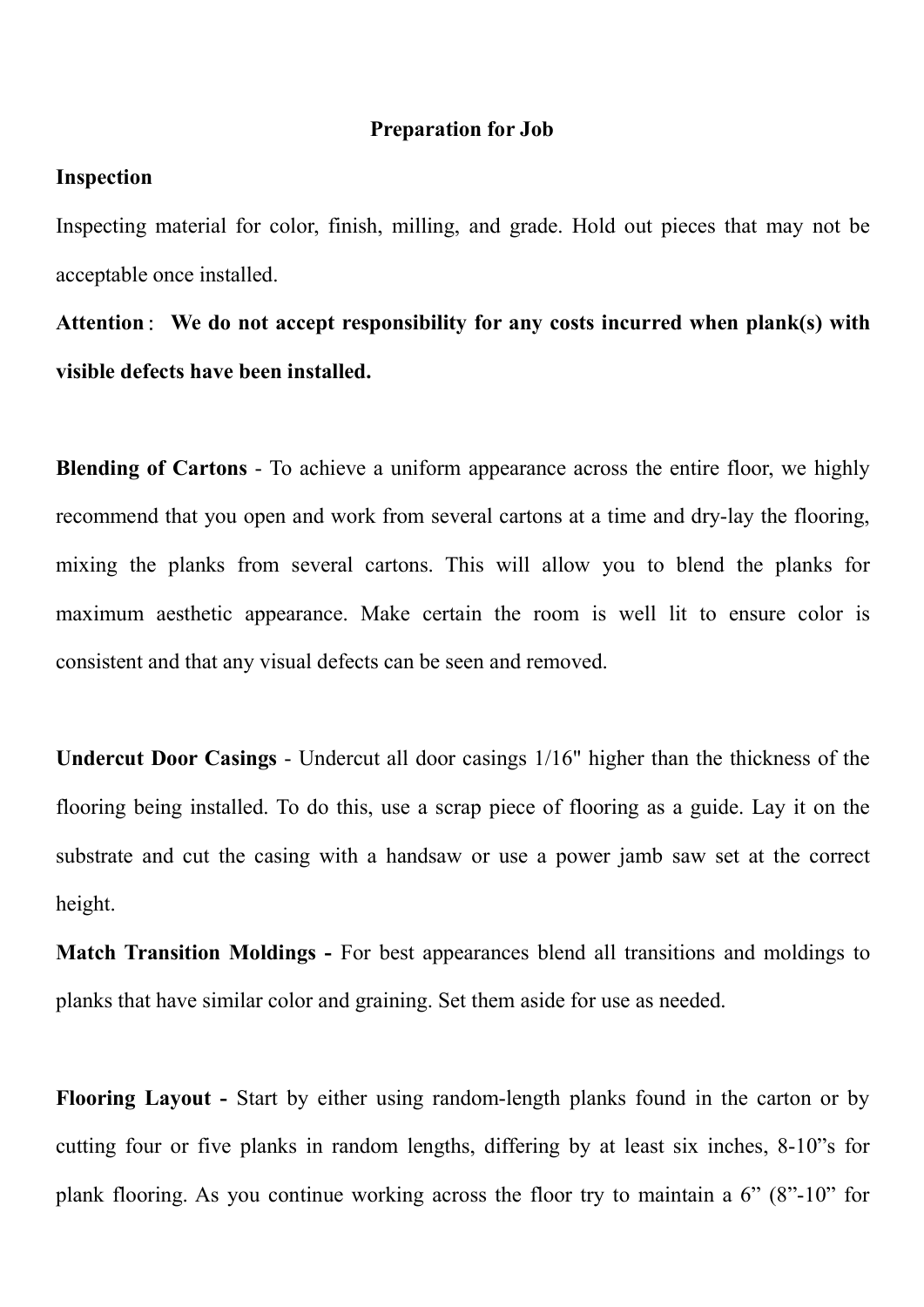plank) minimum space between the end joints. Randomly install different lengths to avoid a<br>patterned appearance. Never waste materials; the end cuts from starter rows should be used<br>at the opposite side of the room to comp plank) minimum space between the end joints. Randomly install different lengths to avoid a patterned appearance. Never waste materials; the end cuts from starter rows should be used at the opposite side of the room to comp plank) minimum space between the end joints. Randomly install different lengths to avoid a<br>patterned appearance. Never waste materials; the end cuts from starter rows should be used<br>at the opposite side of the room to comp plank) minimum space between the end joints. Randomly install different lengths to avoid a patterned appearance. Never waste materials; the end cuts from starter rows should be used at the opposite side of the room to comp

plank) minimum space between the end joints. Randomly install different lengths to avoid a<br>patterned appearance. Never waste materials; the end cuts from starter rows should be used<br>at the opposite side of the room to comp plank) minimum space between the end joints. Randomly install different lengths to avoid a<br>patterned appearance. Never waste materials; the end cuts from starter rows should be used<br>at the opposite side of the room to comp plank) minimum space between the end joints. Randomly install different lengths to avoid a<br>patterned appearance. Never waste materials; the end cuts from starter rows should be used<br>at the opposite side of the room to comp plank) minimum space between the end joints. Randomly install different lengths to avoid a<br>patterned appearance. Never waste materials; the end cuts from starter rows should be used<br>at the opposite side of the room to comp patterned appearance. Never waste materials; the end cuts from starter rows should be used<br>at the opposite side of the room to complete rows or used to start the next row.<br>**Expansion space** - As a general rule, a  $\frac{3}{4}$ at the opposite side of the room to complete rows or used to start the next row.<br> **Expansion space** - As a general rule, a <sup>3</sup>/<sup>2</sup> expansion space must be left around the<br>
perimeter and at all vertical obstructions. To min **Expansion space** - As a general rule, a  $\frac{3}{4}$  expansion space must be left around the perimeter and at all vertical obstructions. To minimize expansion on floors wider than 20 feet, more or less spacing between rows ctions. To minimize expansion on floors wider than 20<br>n rows may be needed, depending on the geographical<br>ime of the year. When additional spacing is needed this<br>in spacers above the tongue every 10 to 20 ..\78rows and<br>row feet, more or less spacing between rows may be needed, depending on the geographical<br>area, interior climate control and time of the year. When additional spacing is needed this<br>can be accomplished by inserting thin spacers area, interior climate control and time of the year. When additional spacing is needed this<br>can be accomplished by inserting thin spacers above the tongue every 10 to 20 ... 78 rows and<br>then removed after several adjacent

can be accomplished by inserting thin spacers above the tongue every 10 to 20 ..\78rows and<br>then removed after several adjacent rows have been installed and/or start in the center of the<br>room working in two directions. Do then removed after several adjacent rows have been installed and/or start in the center of the<br>room working in two directions. Do not use spacers that may cause damage on<br>factory-finished products. Remove the spacers as ad room working in two directions. Do not use spacers that may cause damage on factory-finished products. Remove the spacers as additional rows are added.<br> **Staplers and Nailers**<br>
Please understand that minor occasional noise factory-finished products. Remove the spacers as additional rows are added.<br> **Staplers and Nailers**<br>
Please understand that minor occasional noises within the flooring are inherent to all<br>
staple/nail-down installations an **Staplers and Nailers**<br>**Please understand that minor occasional noises within the flooring are inherent to all**<br>**staple/nail-down installations and can change as environmental changes occur. This is not a<br>manufacturing def Staplers and Nailers**<br>Please understand that minor occasional noises within the flooring are inherent to all<br>staple/nail-down installations and can change as environmental changes occur. This is not a<br>manufacturing defect Please understand that minor occasional noises within the flooring are inherent to all staple/nail-down installations and can change as environmental changes occur. This is not a manufacturing defect and is therefore not c staple/nail-down installations and can change as environmental changes occur. This is not a<br>manufacturing defect and is therefore not covered under our warranties. You can help reduce<br>squeaking, popping, and crackling by b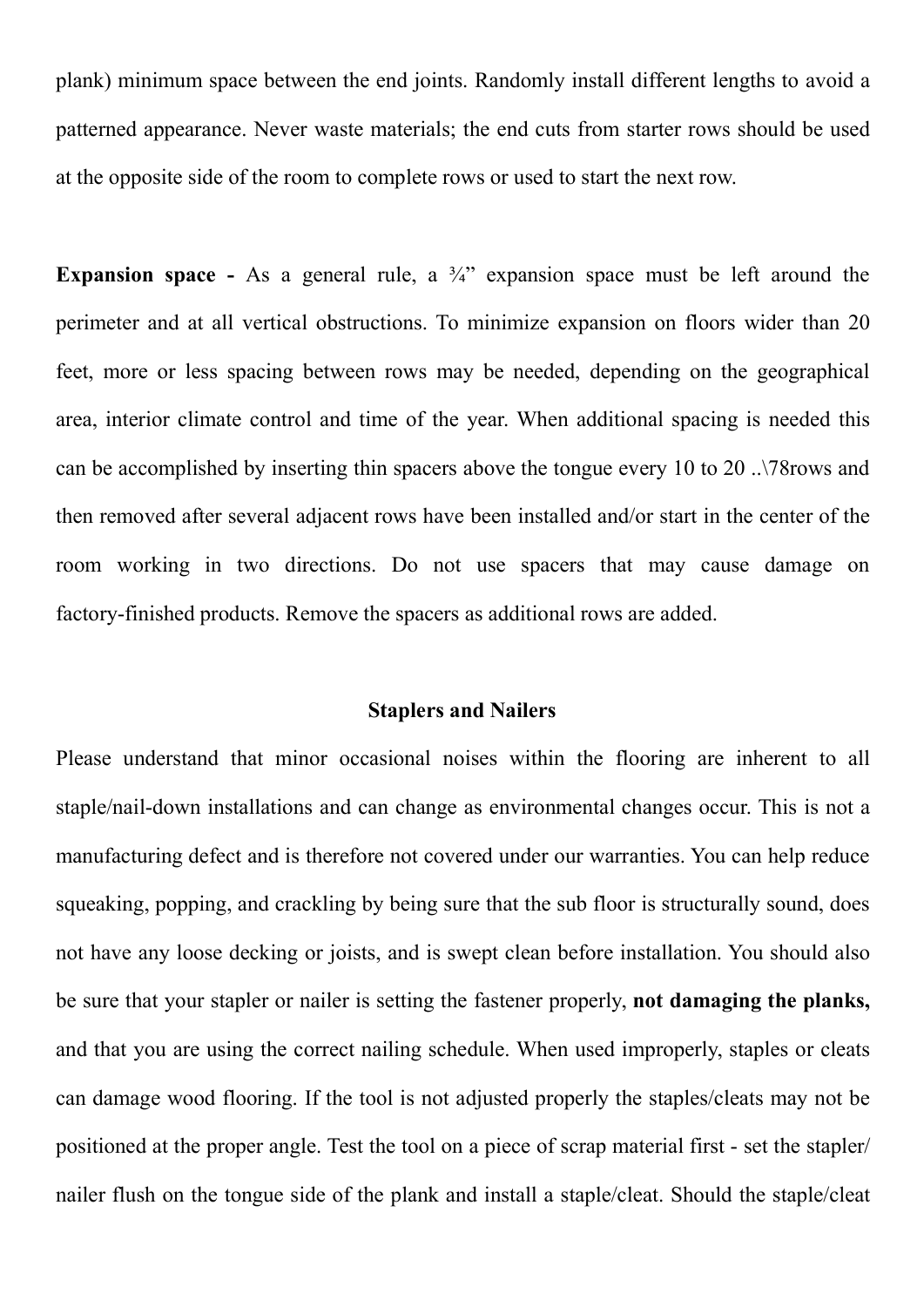penetrate too deeply reduce the air pressure; if the staple/cleat is not deep enough then<br>increase the air pressure using an in-line regulator. The crown of the staple/cleat should sit<br>flush within the nail pocket to preve penetrate too deeply reduce the air pressure; if the staple/cleat is not deep enough then<br>increase the air pressure using an in-line regulator. The crown of the staple/cleat should sit<br>flush within the nail pocket to preve penetrate too deeply reduce the air pressure; if the staple/cleat is not deep enough then increase the air pressure using an in-line regulator. The crown of the staple/cleat should sit flush within the nail pocket to preve penetrate too deeply reduce the air pressure; if the staple/cleat is not deep enough then<br>increase the air pressure using an in-line regulator. The crown of the staple/cleat should sit<br>flush within the nail pocket to preve the air pressure; if the staple/cleat is not deep enough then<br>
stan in-line regulator. The crown of the staple/cleat should sit<br>
prevent damage to the flooring and to reduce squeaking. The<br>
sponsible for damage caused by t penetrate too deeply reduce the air pressure; if the staple/cleat is not<br>increase the air pressure using an in-line regulator. The crown of the s<br>flush within the nail pocket to prevent damage to the flooring and to r<br>floo penetrate too deeply reduce the air pressure; if the staple/cleat is not deep enough then<br>increase the air pressure using an in-line regulator. The crown of the staple/cleat should sit<br>flush within the nail pocket to preve penetrate too deeply reduce the air pressure; if the staple/cleat is not deep enough then<br>increase the air pressure using an in-line regulator. The crown of the staple/cleat should sit<br>flush within the nail pocket to preve

increase the air pressure using an in-line regulator. The crown of the staple/cleat should sit<br>
flush within the nail pocket to prevent damage to the flooring and to reduce squeaking.The<br>
flooring manufacturer is **not resp** flush within the nail pocket to prevent damage to the flooring and to reduce squeaking. The<br>
flooring manufacturer is **not responsible for damage caused by the mechanical fasteners.**<br> **Start to Work on the Flooring**<br> **Wall** flooring manufacturer is not responsible for damage caused by the mechanical fasteners.<br>
Start to Work on the Flooring<br>
Wall to Wall Installation<br>
Prior to installing flooring roll out 15 lb. asphalt saturated felt paper – Start to Work on the Flooring<br>
Prior to installing flooring roll out 15 lb. asphalt saturated felt paper – overlap joints 6" and<br>
staple if needed. However, by today's standards, asphalt saturated kraft or felt paper may<br> Start to Work on the Flooring<br>
Wall to Wall Installation<br>
Prior to installing flooring roll out 15 lb. asphalt saturated felt paper – overlap joints 6" and<br>
staple if needed. However, by today's standards, asphalt saturate Wall to Wall Installation<br>
Prior to installing flooring roll out 15 lb. asphalt saturated felt paper – overlap joints 6" and<br>
staple if needed. However, by today's standards, asphalt saturated kraft or felt paper may<br>
not Prior to installing flooring roll out 15 lb. asphalt saturated felt paper – overlap joints 6" and<br>staple if needed. However, by today's standards, asphalt saturated kraft or felt paper may<br>not be an effective vapor retard staple if needed. However, by today's standards, asphalt saturated kraft or felt paper may<br>not be an effective vapor retarder in all applications. The 2006 International Residential<br>Code requires a vapor retarder on the wa not be an effective vapor retarder in all applications. The 2006 International Residential<br>
Code requires a vapor retarder on the warm-in-winter side of exterior floors(a floor over a<br>
vented crawl space, for example), wit Code requires a vapor retarder on the warm-in-winter side of exterior floors(a floor over a<br>vented crawl space, for example), with a vapor permeance of 1 perm or less in Zones 5 and<br>higher. This material will help to keep vented crawl space, for example), with a vapor permeance of 1 perm or less in Zones 5 and<br>higher. This material will help to keep the floor clean and help to retard moisture from<br>below(there is no complete moisture barrier higher. This material will help to keep the floor clean and help to retard moisture from<br>below(there is no complete moisture barrier system for staple or nail-down applications).<br>Determine the direction of the floor joist below(there is no complete moisture barrier system for staple or nail-do<br>Determine the direction of the floor joists – Run the flooring perpendi-<br>floor joists. Do not run plank flooring parallel to floor joists unless a n<br> **Determine the direction of the floor joists** – Run the flooring perpendicular (90°) to the floor joists. Do not run plank flooring parallel to floor joists unless a minimum nominal  $\frac{1}{2}$ ?(15/32) CD Exposure 1 (CDX) p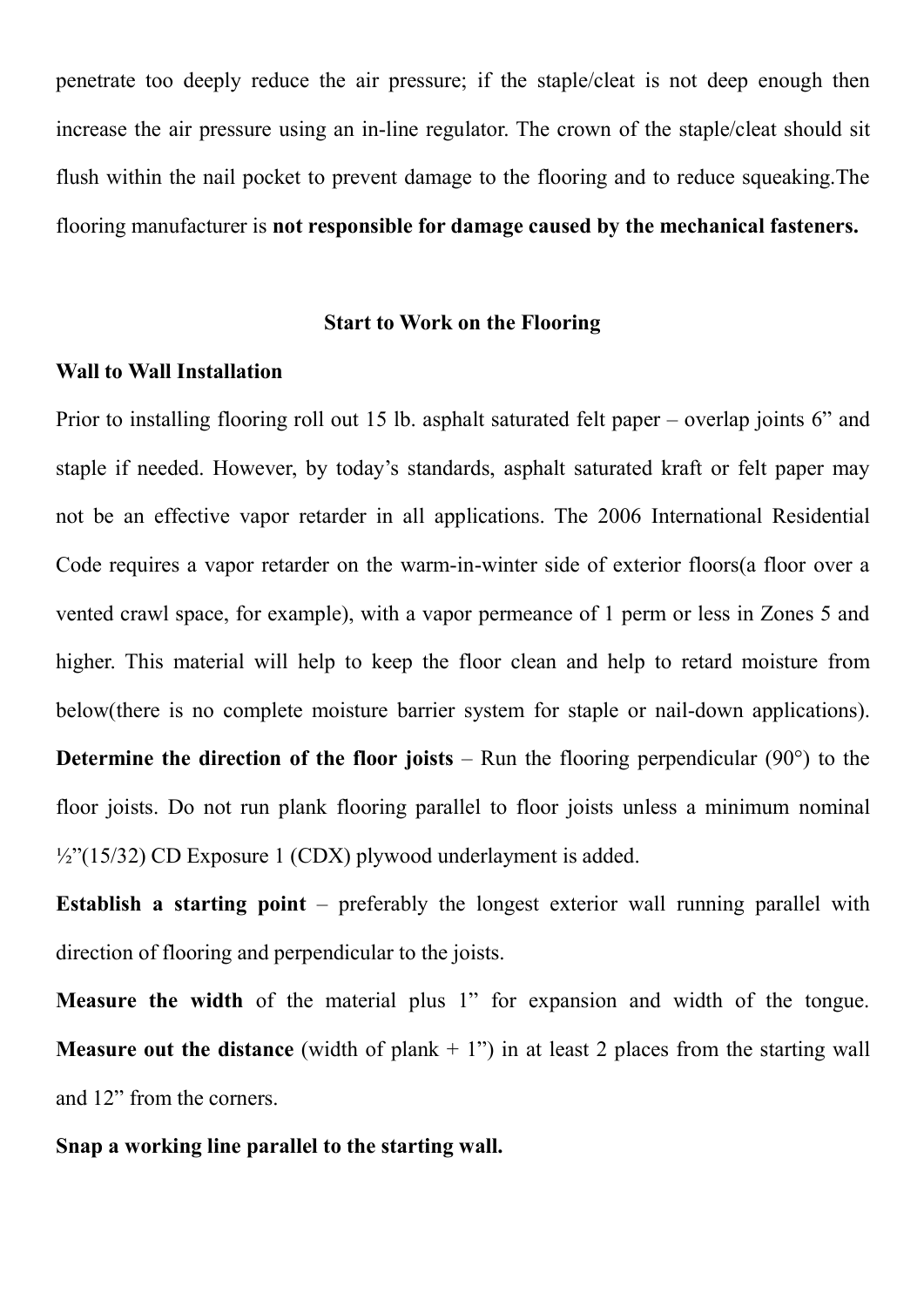Center To Wall Installation<br>
poring when the area is greater than 20' in width. -Measuring<br>
i line in the center of the room. **Center To Wall Installation**<br>-Alternative method to install flooring when the area is greater than 20' in width. -Measuring<br>out from an exterior wall, snap a line in the center of the room.<br>-Top nail a sacrificial row alo

**Center To Wall Installation**<br>
-Alternative method to install flooring when the area is greater than 20' in width. -Measuring<br>
out from an exterior wall, snap a line in the center of the room.<br>
-Top nail a sacrificial row Center To Wall Installation<br>-Alternative method to install flooring when the area is greater than 20' in width. -Measuring<br>out from an exterior wall, snap a line in the center of the room.<br>-Top nail a sacrificial row along line. Center To Wall Installation<br>-Alternative method to install flooring when the area is greater than 20' in width. -Measuring<br>out from an exterior wall, snap a line in the center of the room.<br>-Top nail a sacrificial row along

**Center To Wall Installation**<br>-Alternative method to install flooring when the area is greater than 20' in width. -Measuring<br>out from an exterior wall, snap a line in the center of the room.<br>-Top nail a sacrificial row alo **Center To Wall Installation**<br>
Alternative method to install flooring when the area is greater than 20' in width. -Measuring<br>
out from an exterior wall, snap a line in the center of the room.<br>
Top nail a sacrificial row al Center To Wall Installation<br>
Alternative method to install flooring when the area is greater than 20' in width. -Measuring<br>
out from an exterior wall, snap a line in the center of the room.<br>
Top nail a sacrificial row alon -Alternative method to install flooring when the area is greater than 20' in width. -Measuring<br>out from an exterior wall, snap a line in the center of the room.<br>-Top nail a sacrificial row along the chalk line with the gro e into place.<br>
(slip tongue) into the groove, glue and blind nail<br>
1 alignment for the next flooring board, use a scrap<br>
ngth of the spline as you nail.<br>
Site direction. Use the nailing practices described<br>
Lay Out<br>
and al -Install 3-4 rows of flooring and nail/staple into place.<br>
-Remove sacrificial row and insert spline (slip tongue) into the groove, glue and blind nail<br>
the spline into place. To keep the spline in alignment for the next -Remove sacrificial row and insert spline (slip tongue) into the groove, glue and blind nail<br>the spline into place. To keep the spline in alignment for the next flooring board, use a scrap<br>piece of wood flooring to run alo

prior.

the spline into place. To keep the spline in alignment for the next flooring board, use a scrap<br>piece of wood flooring to run along the length of the spline as you nail.<br>-Install the remaining rows in the opposite directio piece of wood flooring to run along the length of the spline as you nail.<br>
-Install the remaining rows in the opposite direction. Use the nailing practices described<br>
prior.<br>
Lay Out<br>
-Chose the longest and straightest bo flooring. **Lay Out**<br>
-Chose the longest and straightest boards and align the planks tongue with the working line,<br>
cut the last plank to the proper length leaving a  $\frac{1}{4}$  from the end wall.<br>
-Pre-drill holes spaced approximatel **Lay Out**<br> **Lay Out**<br> **Chose the longest and straightest boards and align the planks tongue with the working<br>
cut the last plank to the proper length leaving a**  $\frac{2}{4}$  **from the end wall.<br>
Pre-drill holes spaced approxim Lay Out**<br> **Lay Out**<br>
Chose the longest and straightest boards and align the planks tongue with the working line,<br>
cut the last plank to the proper length leaving a  $34$ " from the end wall.<br>
Pre-drill holes spaced approxi -Chose the longest and straightest boards and align the planks tong<br>cut the last plank to the proper length leaving a  $\frac{3}{4}$  from the end we<br>-Pre-drill holes spaced approximately 6" apart and 1" from the ba<br>top nail th eut the last plank to the proper length leaving a <sup>3</sup>/<sub>4</sub><sup>7</sup> from the end wall.<br>-Pre-drill holes spaced approximately 6<sup>3</sup> apart and 1<sup>3</sup> from the back edge (groove side) and<br>top nail the board into place using 7d or 8d na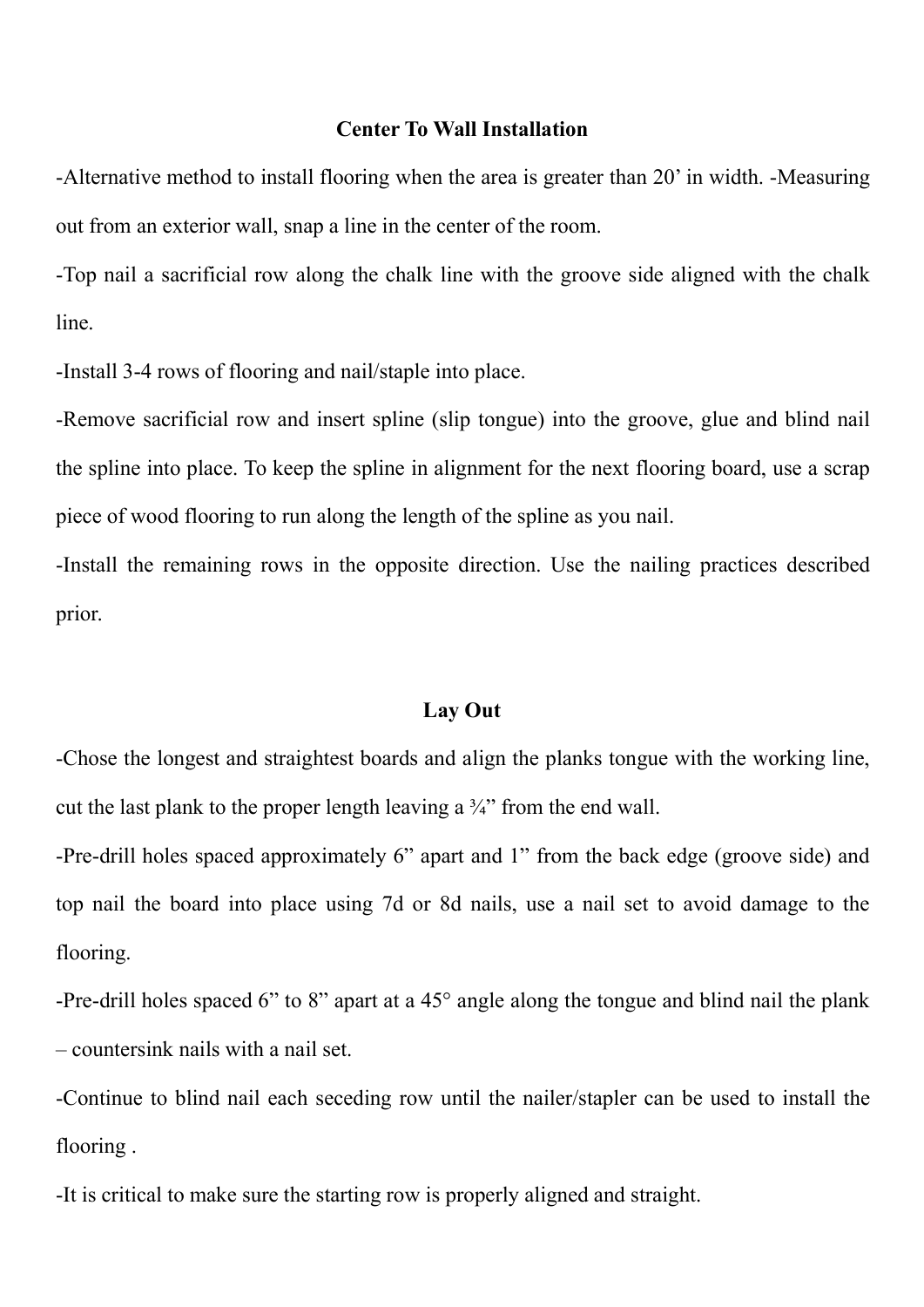Racking the floor<br>
ue to lay out the planks. Working from several cartons<br>
d joints a minimum of 6" (8"-10" for plank) apart to **Racking the floor**<br>Once the first row is in place continue to lay out the planks. Working from several cartons<br>blend the planks and stagger the end joints a minimum of 6" (8"-10" for plank) apart to<br>ensure a favorable app **Example 19 Racking the floor**<br>
blend the planks and stagger the end joints a minimum of 6" (8"-10" for plank) apart to<br>
ensure a favorable appearance.<br> **Installation Racking the floor**<br>
Once the first row is in place continue to lay out the planks. Working from<br>
blend the planks and stagger the end joints a minimum of 6" (8"-10" for<br>
ensure a favorable appearance.<br> **Installation**<br>
1.

# Installation

**1. Once the first row is in place continue to lay out the planks. Working from several cartons**<br>
blend the planks and stagger the end joints a minimum of 6" (8"-10" for plank) apart to<br>
ensure a favorable appearance.<br> **1. Example 19 Solution**<br> **Example 19 Solution** Consure a favorable appearance.<br> **Example 19 Solution**<br> **Example 19 Solution**<br>
1. Once enough of the planks are laid out begin installing the planks using either a manual<br>
1. On **Example 16 Solution**<br> **Racking the floor**<br> **Conce the first row is in place continue to lay out the planks. Working from several cartons**<br> **Example and stage the end joints a minimum of 6" (8"-10" for plank) apart to**<br> **E Example 11.12 Racking the floor**<br> **Alternative 10.18 for the planks.** Working from several cartons<br>
blend the planks and stagger the end joints a minimum of 6" (8"-10" for plank) apart to<br> **Consume a** favorable appearan Once the first row is in place continue to lay out the planks. Working from several cartons<br>blend the planks and stagger the end joints a minimum of 6" (8"-10" for plank) apart to<br>ensure a favorable appearance.<br>**Installat** blend the planks and stagger the end joints a minimum of 6" (8"-10" for plank) apart to<br>ensure a favorable appearance.<br>Installation<br>1. Once enough of the planks are laid out begin installing the planks using either a manua Installation<br>
1. Once enough of the planks are laid out begin installing the planks using either a manual<br>
or pneumatic stapler/nailer. Check to ensure the fastener is set to the proper depth. Blind nail<br>
through the tongu **1.** Once enough of the planks are laid out begin installing the planks using either a manual<br>or pneumatic stapler/nailer. Check to ensure the fastener is set to the proper depth. Blind nail<br>through the tongue using the p or pneumatic stapler/nailer. Check to ensure the fastener is set to the proper depth. Blind nail<br>through the tongue using the proper length staple or cleat and fasten the planks<br>approximately 1 1/2" to 3" from the ends and through the tongue using the proper length staple or cleat and fasten the planks<br>approximately 1 1/2" to 3" from the ends and every 8"-10"s apart for strip flooring. For 3"<br>plank or wider fasten every 6"-8" apart. (Minimum

required.

approximately 1 1/2" to 3" from the ends and every 8"-10"s apart for strip flooring. For 3"<br>plank or wider fasten every 6"-8" apart. (Minimum of 2 fasteners per plank)<br>2. Continue installing planks across the room ending a plank or wider fasten every 6"-8" apart. (Minimum of 2 fasteners per plank)<br>2. Continue installing planks across the room ending at thefar wall using the manual or<br>pneumatic stapler/nailer and following the recommended nai 2. Continue installing planks across the room ending at thefar wall using the m-<br>pneumatic stapler/nailer and following the recommended nailing schedule.<br>
3. As you reach the far wall it may be necessary to blind nail by required.<br>
4. It may be necessary to rip the last row to allow for the 34" expansion. If the last row is 1"<br>
or less glue the pieces to the last full uninstalled row and install them together. If needed use<br>
a pry bar or l 4. It may be necessary to rip the last row to allow for the <sup>5</sup>/<sup>2</sup> expansion. If the last row is 1<sup>3</sup> or less glue the pieces to the last full uninstalled row and install them together. If needed use a pry bar or lever to

6.

# Completing